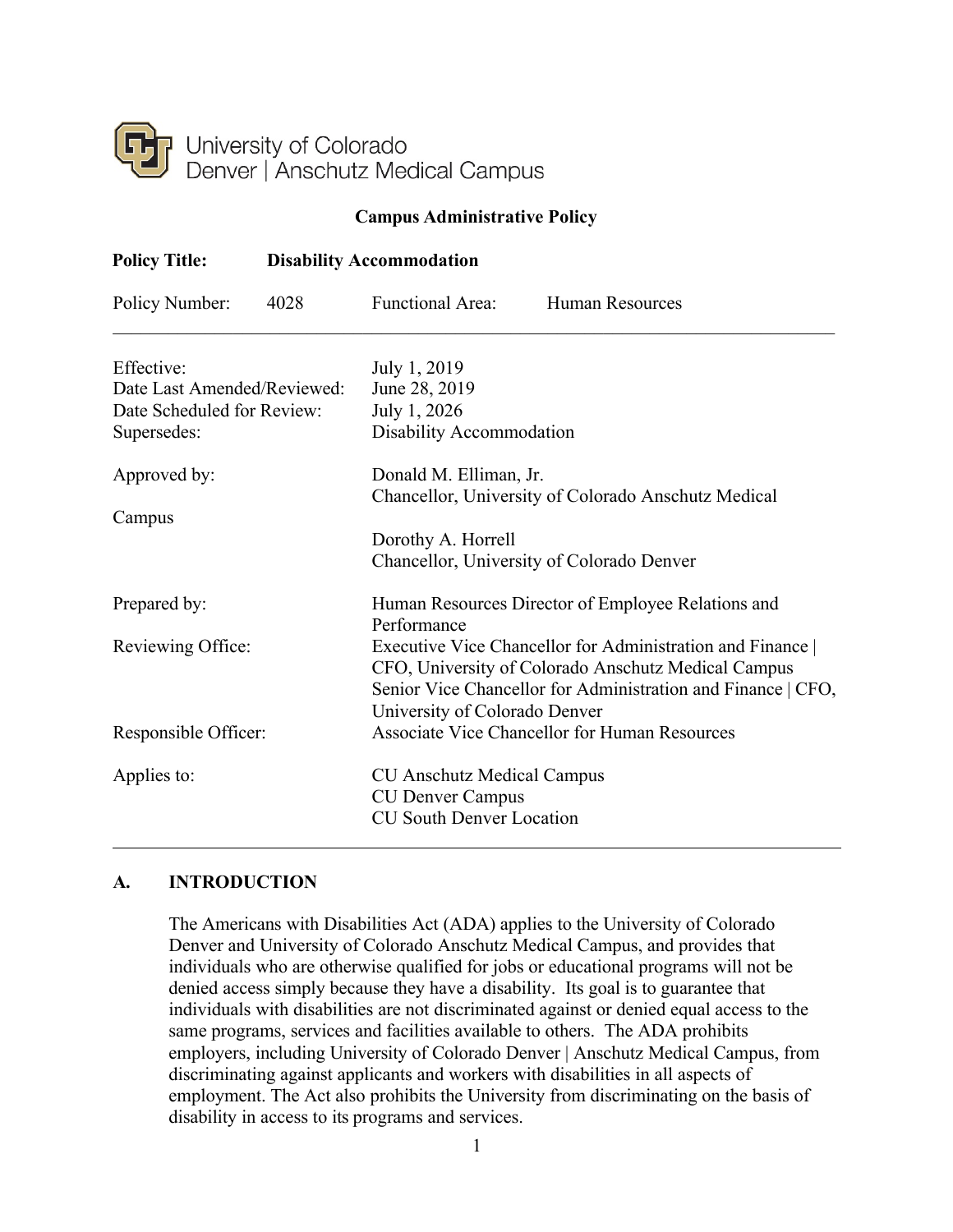# **B. ACCOMMODATION**

The ADA requires that CU Denver and CU Anschutz Medical Campus provide reasonable accommodations to qualified individuals with disabilities who are employees or applicants for employment, and for persons who participate in or apply for participation in the University's programs and activities. Exceptions to the obligation for providing accommodation may be made if doing so would cause undue hardship, a fundamental alteration to a program or activity, or the individual with the disability poses a direct threat to the health and safety to themselves or others. Additional information regarding the ADA may be obtained online from the ADA Home Page: http://www.ada.gov/.

If you are an applicant for employment or employee at CU Denver or CU Anschutz Medical Campus, and need to make application for accommodations or need information regarding the ADA, contact the CU Denver | Anschutz ADA Coordinator at: HR.adacoordinator@ucdenver.edu or 303-315-2700.

If you are a student at CU Denver and need assistance with access to or participation in the academic curriculum, contact the Office of Disability Resources/Services at: DisabilityResources@ucdenver.edu; 303-315-3510. If you are a student on Anschutz Medical Campus, please call 303-724-8428.

### **C. REPORTING DISCRIMINATION**

Article 10 of the Laws of the University of Colorado Board of Regents prohibits discrimination on the basis of disability (or on the basis of membership in other protected classes) in admission and access to, and treatment and employment in, University of Colorado educational programs and activities. To report discrimination or to obtain additional information, contact the CU Denver | Anschutz Office of Equity at: equity@ucdenver.edu. Complaints of discrimination based upon disability will be processed according to the provisions of University of Colorado Denver and University of Colorado Anschutz Medical Campus Nondiscrimination Procedures Guidelines found in Campus Policy 3054, *Nondiscrimination Policy and Procedures*.

#### **Notes**

- 1. Dates of official enactment and amendments: July 1, 2019: Revised/Reissued by Chancellors
- 2. History:

July 1, 2019: Revised. New draft created but mostly contacts and links updated as well as reformatted to reflect a Campus-wide effort to recast and revitalize various Campus policy sites into a standardized and more coherent set of chaptered policy statements organized around the several operational divisions of the university.